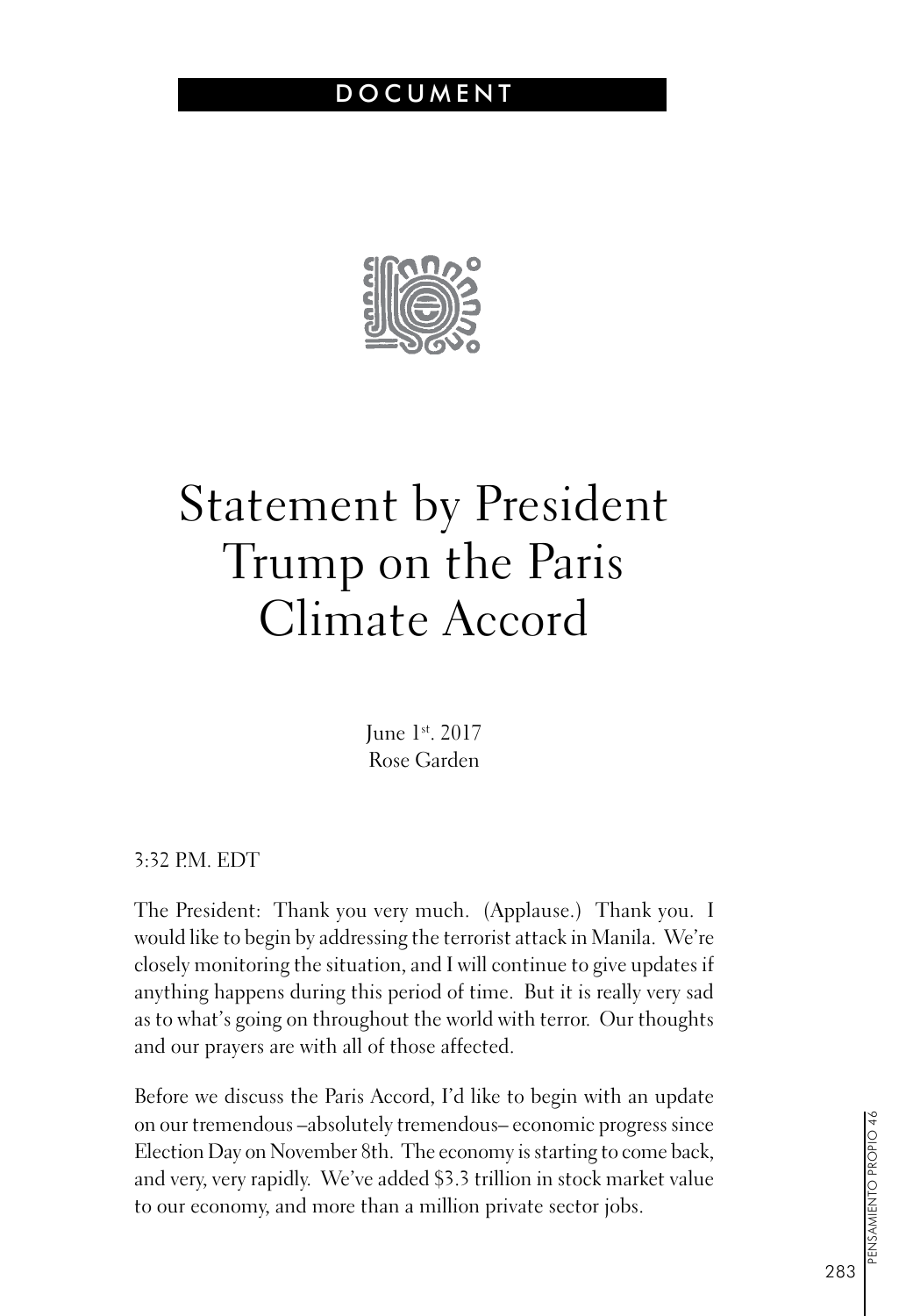I have just returned from a trip overseas where we concluded nearly \$350 billion of military and economic development for the United States, creating hundreds of thousands of jobs. It was a very, very successful trip, believe me. (Applause.) Thank you. Thank you.

In my meetings at the G7, we have taken historic steps to demand fair and reciprocal trade that gives Americans a level playing field against other nations. We're also working very hard for peace in the Middle East, and perhaps even peace between the Israelis and the Palestinians. Our attacks on terrorism are greatly stepped up –and you see that, you see it all over– from the previous administration, including getting many other countries to make major contributions to the fight against terror. Big, big contributions are being made by countries that weren't doing so much in the form of contribution.

One by one, we are keeping the promises I made to the American people during my campaign for President –whether it's cutting jobkilling regulations; appointing and confirming a tremendous Supreme Court justice; putting in place tough new ethics rules; achieving a record reduction in illegal immigration on our southern border; or bringing jobs, plants, and factories back into the United States at numbers which no one until this point thought even possible. And believe me, we've just begun. The fruits of our labor will be seen very shortly even more so.

On these issues and so many more, we're following through on our commitments. And I don't want anything to get in our way. I am fighting every day for the great people of this country. Therefore, in order to fulfill my solemn duty to protect America and its citizens, the United States will withdraw from the Paris Climate Accord –(applause)– thank you, thank you –but begin negotiations to reenter either the Paris Accord or a really entirely new transaction on terms that are fair to the United States, its businesses, its workers, its people, its taxpayers. So we're getting out. But we will start to negotiate, and we will see if we can make a deal that's fair. And if we can, that's great. And if we can't, that's fine. (Applause.)

As President, I can put no other consideration before the wellbeing of American citizens. The Paris Climate Accord is simply the latest example of Washington entering into an agreement that disadvantages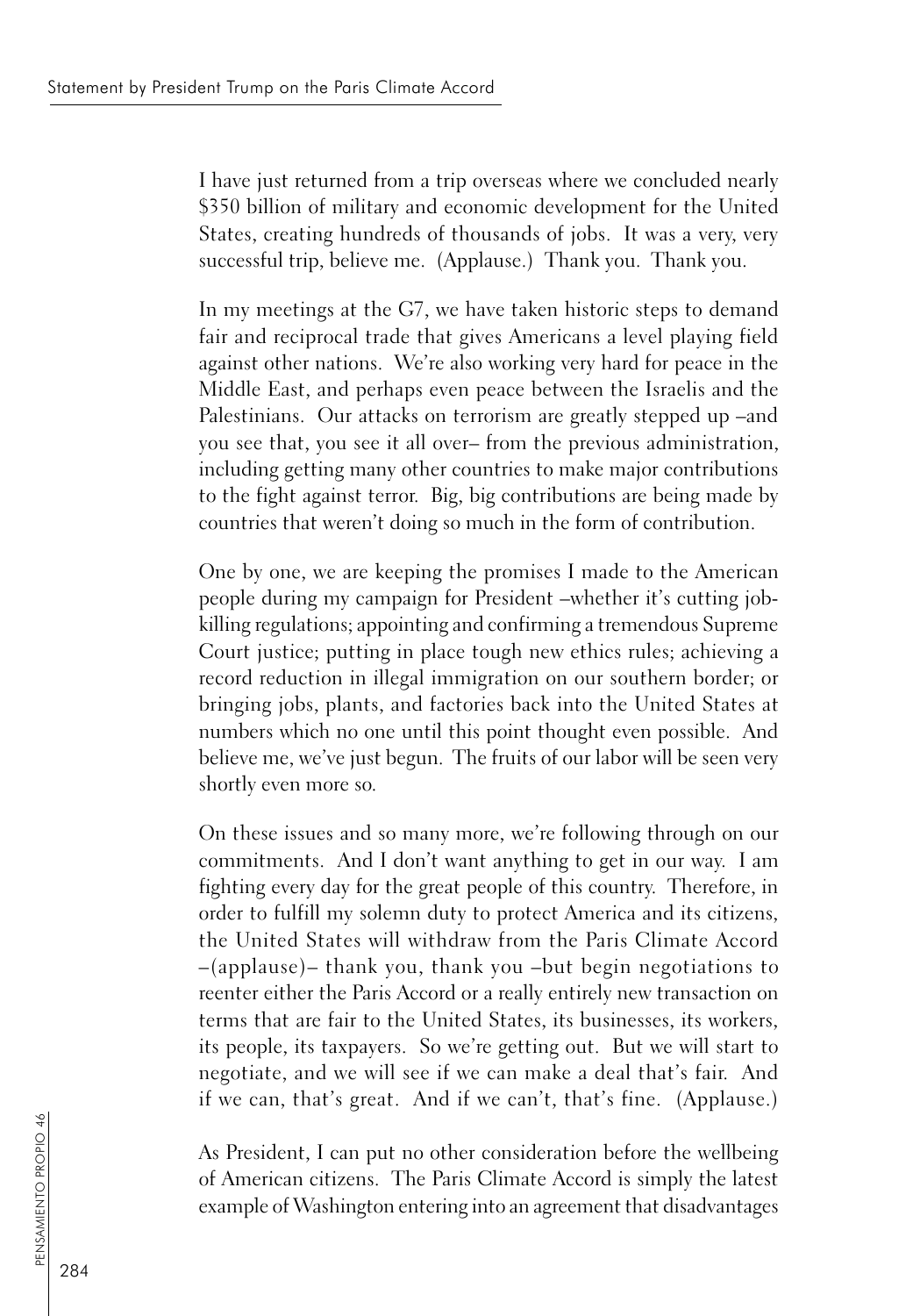the United States to the exclusive benefit of other countries, leaving American workers –who I love– and taxpayers to absorb the cost in terms of lost jobs, lower wages, shuttered factories, and vastly diminished economic production.

Thus, as of today, the United States will cease all implementation of the non-binding Paris Accord and the draconian financial and economic burdens the agreement imposes on our country. This includes ending the implementation of the nationally determined contribution and, very importantly, the Green Climate Fund which is costing the United States a vast fortune.

Compliance with the terms of the Paris Accord and the onerous energy restrictions it has placed on the United States could cost America as much as 2.7 million lost jobs by 2025 according to the National Economic Research Associates. This includes 440,000 fewer manufacturing jobs –not what we need– believe me, this is not what we need –including automobile jobs, and the further decimation of vital American industries on which countless communities rely. They rely for so much, and we would be giving them so little.

According to this same study, by 2040, compliance with the commitments put into place by the previous administration would cut production for the following sectors: paper down 12 percent; cement down 23 percent; iron and steel down 38 percent; coal –and I happen to love the coal miners– down 86 percent; natural gas down 31 percent. The cost to the economy at this time would be close to \$3 trillion in lost GDP and 6.5 million industrial jobs, while households would have \$7,000 less income and, in many cases, much worse than that.

Not only does this deal subject our citizens to harsh economic restrictions, it fails to live up to our environmental ideals. As someone who cares deeply about the environment, which I do, I cannot in good conscience support a deal that punishes the United States –which is what it does– the world's leader in environmental protection, while imposing no meaningful obligations on the world's leading polluters.

For example, under the agreement, China will be able to increase these emissions by a staggering number of years –13. They can do whatever they want for 13 years. Not us. India makes its participation contingent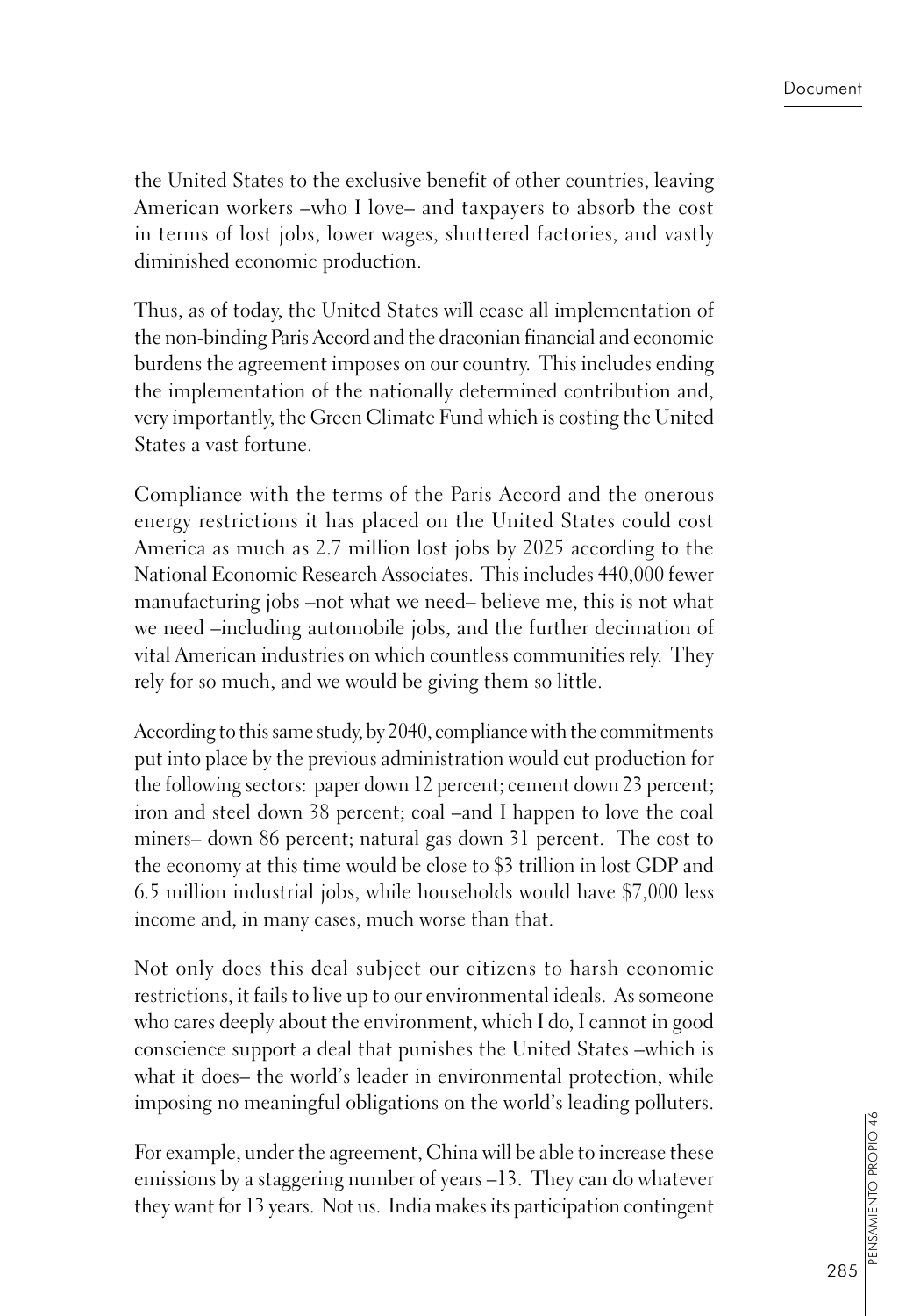on receiving billions and billions and billions of dollars in foreign aid from developed countries. There are many other examples. But the bottom line is that the Paris Accord is very unfair, at the highest level, to the United States.

Further, while the current agreement effectively blocks the development of clean coal in America –which it does, and the mines are starting to open up. We're having a big opening in two weeks. Pennsylvania, Ohio, West Virginia, so many places. A big opening of a brand-new mine. It's unheard of. For many, many years, that hasn't happened. They asked me if I'd go. I'm going to try.

China will be allowed to build hundreds of additional coal plants. So we can't build the plants, but they can, according to this agreement. India will be allowed to double its coal production by 2020. Think of it: India can double their coal production. We're supposed to get rid of ours. Even Europe is allowed to continue construction of coal plants.

In short, the agreement doesn't eliminate coal jobs, it just transfers those jobs out of America and the United States, and ships them to foreign countries.

This agreement is less about the climate and more about other countries gaining a financial advantage over the United States. The rest of the world applauded when we signed the Paris Agreement –they went wild; they were so happy– for the simple reason that it put our country, the United States of America, which we all love, at a very, very big economic disadvantage. A cynic would say the obvious reason for economic competitors and their wish to see us remain in the agreement is so that we continue to suffer this self-inflicted major economic wound. We would find it very hard to compete with other countries from other parts of the world.

We have among the most abundant energy reserves on the planet, sufficient to lift millions of America's poorest workers out of poverty. Yet, under this agreement, we are effectively putting these reserves under lock and key, taking away the great wealth of our nation –it's great wealth, it's phenomenal wealth; not so long ago, we had no idea we had such wealth– and leaving millions and millions of families trapped in poverty and joblessness.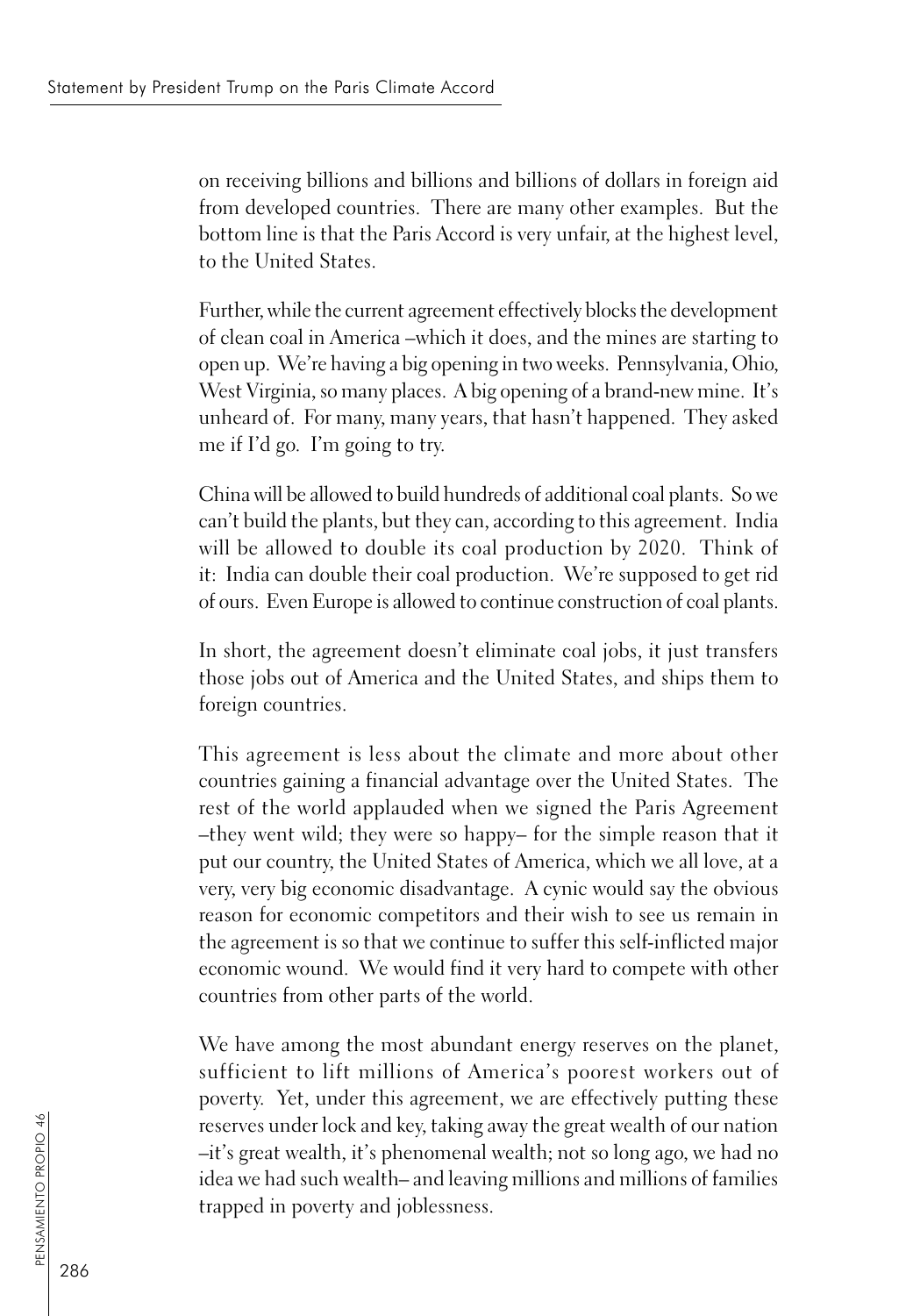The agreement is a massive redistribution of United States wealth to other countries. At 1 percent growth, renewable sources of energy can meet some of our domestic demand, but at 3 or 4 percent growth, which I expect, we need all forms of available American energy, or our country –(applause)– will be at grave risk of brownouts and blackouts, our businesses will come to a halt in many cases, and the American family will suffer the consequences in the form of lost jobs and a very diminished quality of life.

Even if the Paris Agreement were implemented in full, with total compliance from all nations, it is estimated it would only produce a two-tenths of one degree –think of that; this much– Celsius reduction in global temperature by the year 2100. Tiny, tiny amount. In fact, 14 days of carbon emissions from China alone would wipe out the gains from America –and this is an incredible statistic– would totally wipe out the gains from America's expected reductions in the year 2030, after we have had to spend billions and billions of dollars, lost jobs, closed factories, and suffered much higher energy costs for our businesses and for our homes.

As the Wall Street Journal wrote this morning: "The reality is that withdrawing is in America's economic interest and won't matter much to the climate." The United States, under the Trump administration, will continue to be the cleanest and most environmentally friendly country on Earth. We'll be the cleanest. We're going to have the cleanest air. We're going to have the cleanest water. We will be environmentally friendly, but we're not going to put our businesses out of work and we're not going to lose our jobs. We're going to grow; we're going to grow rapidly. (Applause.)

And I think you just read –it just came out minutes ago, the small business report– small businesses as of just now are booming, hiring people. One of the best reports they've seen in many years.

I'm willing to immediately work with Democratic leaders to either negotiate our way back into Paris, under the terms that are fair to the United States and its workers, or to negotiate a new deal that protects our country and its taxpayers. (Applause.)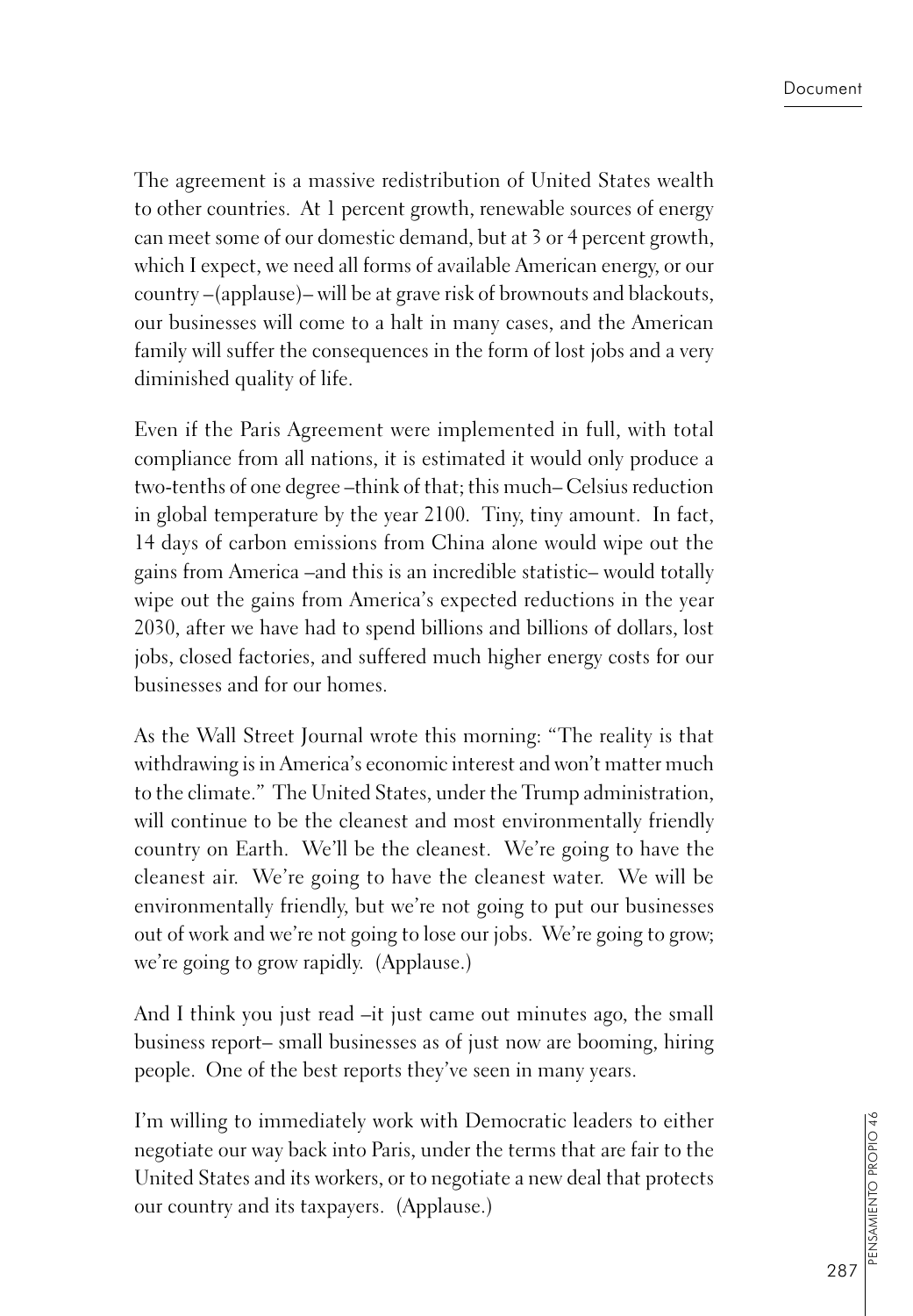So if the obstructionists want to get together with me, let's make them non-obstructionists. We will all sit down, and we will get back into the deal. And we'll make it good, and we won't be closing up our factories, and we won't be losing our jobs. And we'll sit down with the Democrats and all of the people that represent either the Paris Accord or something that we can do that's much better than the Paris Accord. And I think the people of our country will be thrilled, and I think then the people of the world will be thrilled. But until we do that, we're out of the agreement.

I will work to ensure that America remains the world's leader on environmental issues, but under a framework that is fair and where the burdens and responsibilities are equally shared among the many nations all around the world.

No responsible leader can put the workers –and the people– of their country at this debilitating and tremendous disadvantage. The fact that the Paris deal hamstrings the United States, while empowering some of the world's top polluting countries, should dispel any doubt as to the real reason why foreign lobbyists wish to keep our magnificent country tied up and bound down by this agreement: It's to give their country an economic edge over the United States. That's not going to happen while I'm President. I'm sorry. (Applause.)

My job as President is to do everything within my power to give America a level playing field and to create the economic, regulatory and tax structures that make America the most prosperous and productive country on Earth, and with the highest standard of living and the highest standard of environmental protection.

Our tax bill is moving along in Congress, and I believe it's doing very well. I think a lot of people will be very pleasantly surprised. The Republicans are working very, very hard. We'd love to have support from the Democrats, but we may have to go it alone. But it's going very well.

The Paris Agreement handicaps the United States economy in order to win praise from the very foreign capitals and global activists that have long sought to gain wealth at our country's expense. They don't put America first. I do, and I always will. (Applause.)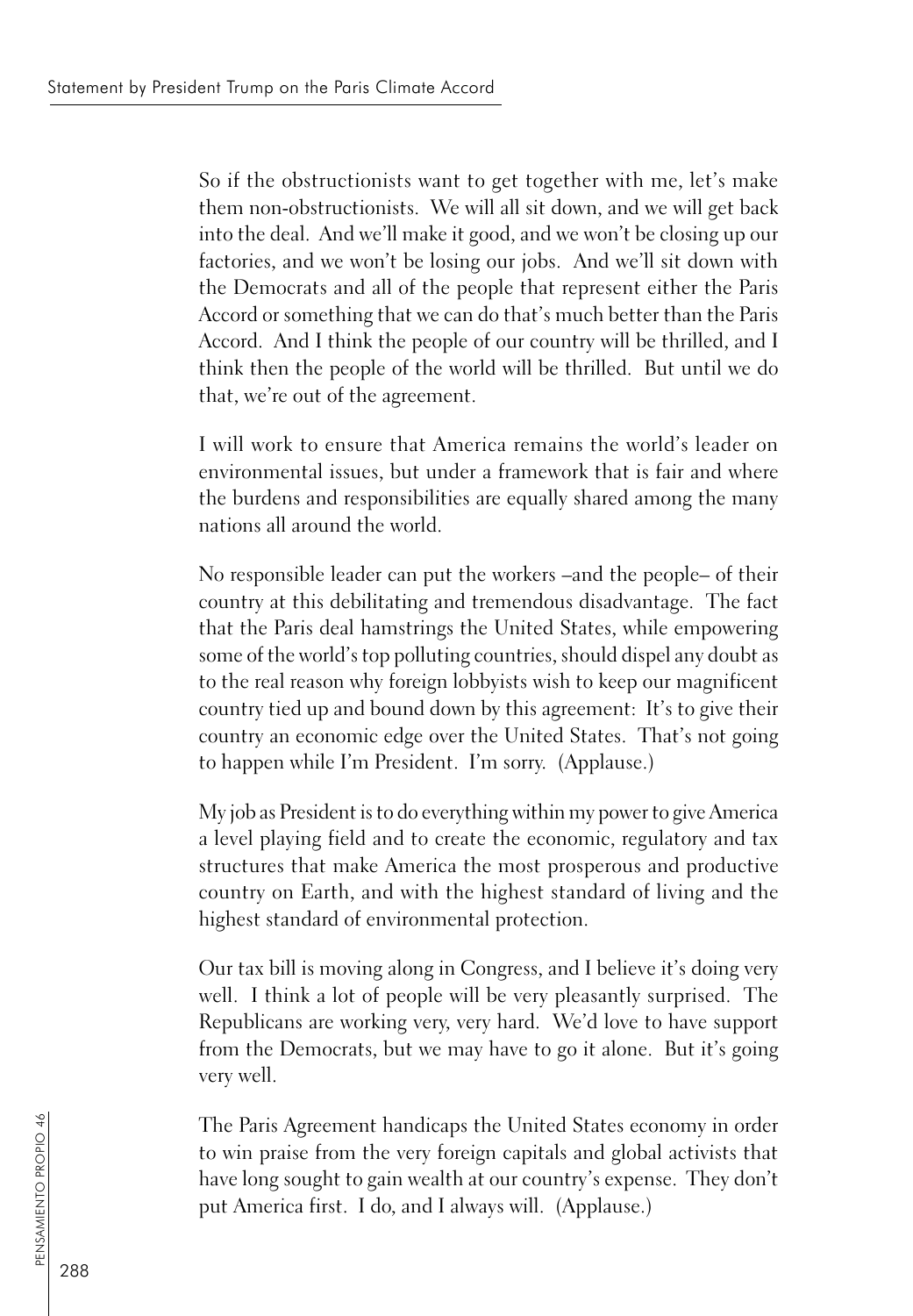The same nations asking us to stay in the agreement are the countries that have collectively cost America trillions of dollars through tough trade practices and, in many cases, lax contributions to our critical military alliance. You see what's happening. It's pretty obvious to those that want to keep an open mind.

At what point does America get demeaned? At what point do they start laughing at us as a country? We want fair treatment for its citizens, and we want fair treatment for our taxpayers. We don't want other leaders and other countries laughing at us anymore. And they won't be. They won't be.

I was elected to represent the citizens of Pittsburgh, not Paris(Applause).I promised I would exit or renegotiate any deal which fails to serve America's interests. Many trade deals will soon be under renegotiation. Very rarely do we have a deal that works for this country, but they'll soon be under renegotiation. The process has begun from day one. But now we're down to business.

Beyond the severe energy restrictions inflicted by the Paris Accord, it includes yet another scheme to redistribute wealth out of the United States through the so-called Green Climate Fund –nice name– which calls for developed countries to send \$100 billion to developing countries all on top of America's existing and massive foreign aid payments. So we're going to be paying billions and billions and billions of dollars, and we're already way ahead of anybody else. Many of the other countries haven't spent anything, and many of them will never pay one dime.

The Green Fund would likely obligate the United States to commit potentially tens of billions of dollars of which the United States has already handed over \$1 billion –nobody else is even close; most of them haven't even paid anything– including funds raided out of America's budget for the war against terrorism. That's where they came. Believe me, they didn't come from me. They came just before I came into office. Not good. And not good the way they took the money.

In 2015, the United Nation's departing top climate officials reportedly described the \$100 billion per year as "peanuts," and stated that "the \$100 billion is the tail that wags the dog." In 2015, the Green Climate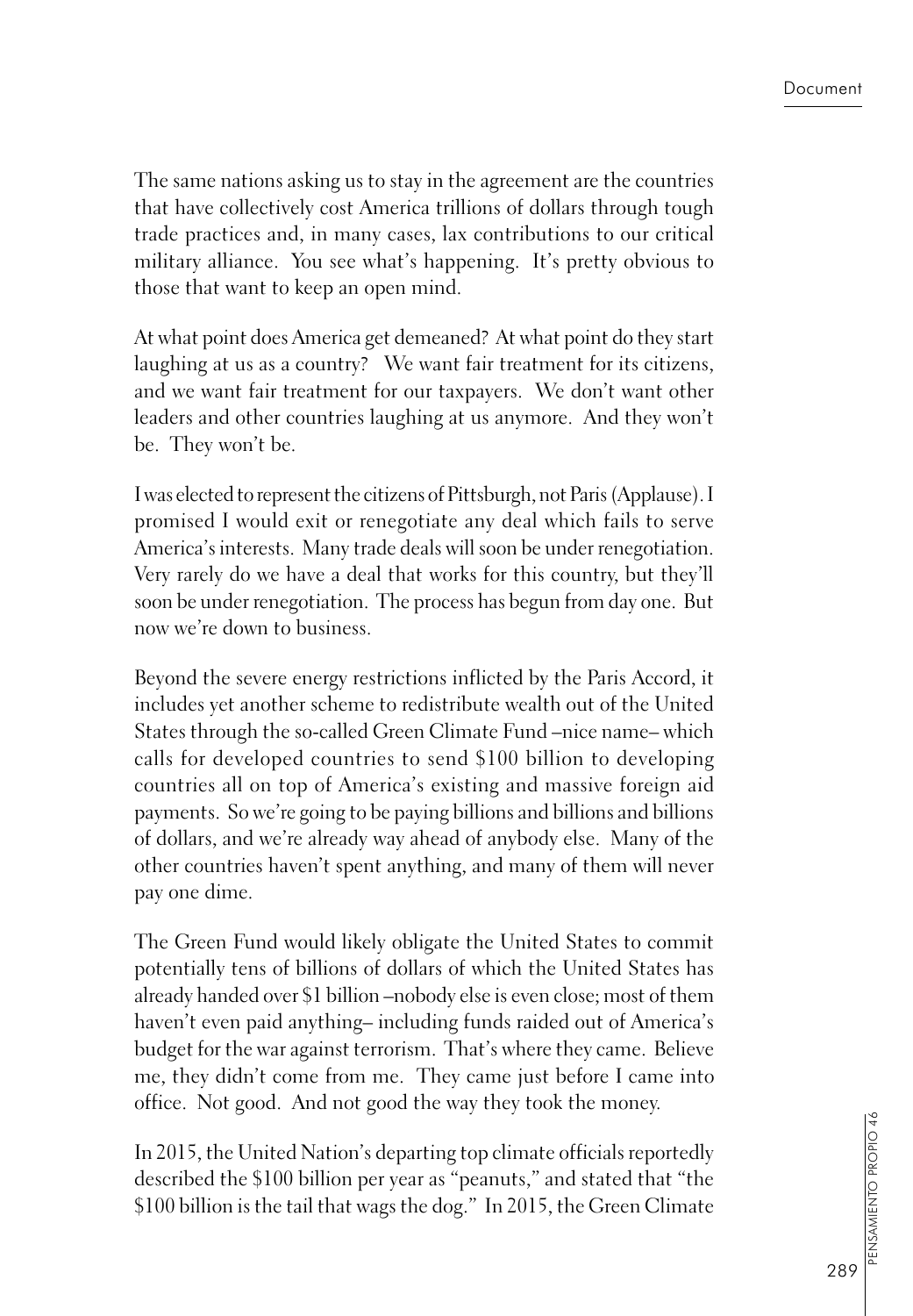Fund's executive director reportedly stated that estimated funding needed would increase to \$450 billion per year after 2020. And nobody even knows where the money is going to. Nobody has been able to say, where is it going to?

Of course, the world's top polluters have no affirmative obligations under the Green Fund, which we terminated. America is \$20 trillion in debt. Cash-strapped cities cannot hire enough police officers or fix vital infrastructure. Millions of our citizens are out of work. And yet, under the Paris Accord, billions of dollars that ought to be invested right here in America will be sent to the very countries that have taken our factories and our jobs away from us. So think of that.

There are serious legal and constitutional issues as well. Foreign leaders in Europe, Asia, and across the world should not have more to say with respect to the U.S. economy than our own citizens and their elected representatives. Thus, our withdrawal from the agreement represents a reassertion of America's sovereignty. (Applause.) Our Constitution is unique among all the nations of the world, and it is my highest obligation and greatest honor to protect it. And I will.

Staying in the agreement could also pose serious obstacles for the United States as we begin the process of unlocking the restrictions on America's abundant energy reserves, which we have started very strongly. It would once have been unthinkable that an international agreement could prevent the United States from conducting its own domestic economic affairs, but this is the new reality we face if we do not leave the agreement or if we do not negotiate a far better deal.

The risks grow as historically these agreements only tend to become more and more ambitious over time. In other words, the Paris framework is a starting point –as bad as it is– not an end point. And exiting the agreement protects the United States from future intrusions on the United States' sovereignty and massive future legal liability. Believe me, we have massive legal liability if we stay in.

As President, I have one obligation, and that obligation is to the American people. The Paris Accord would undermine our economy, hamstring our workers, weaken our sovereignty, impose unacceptable legal risks, and put us at a permanent disadvantage to the other